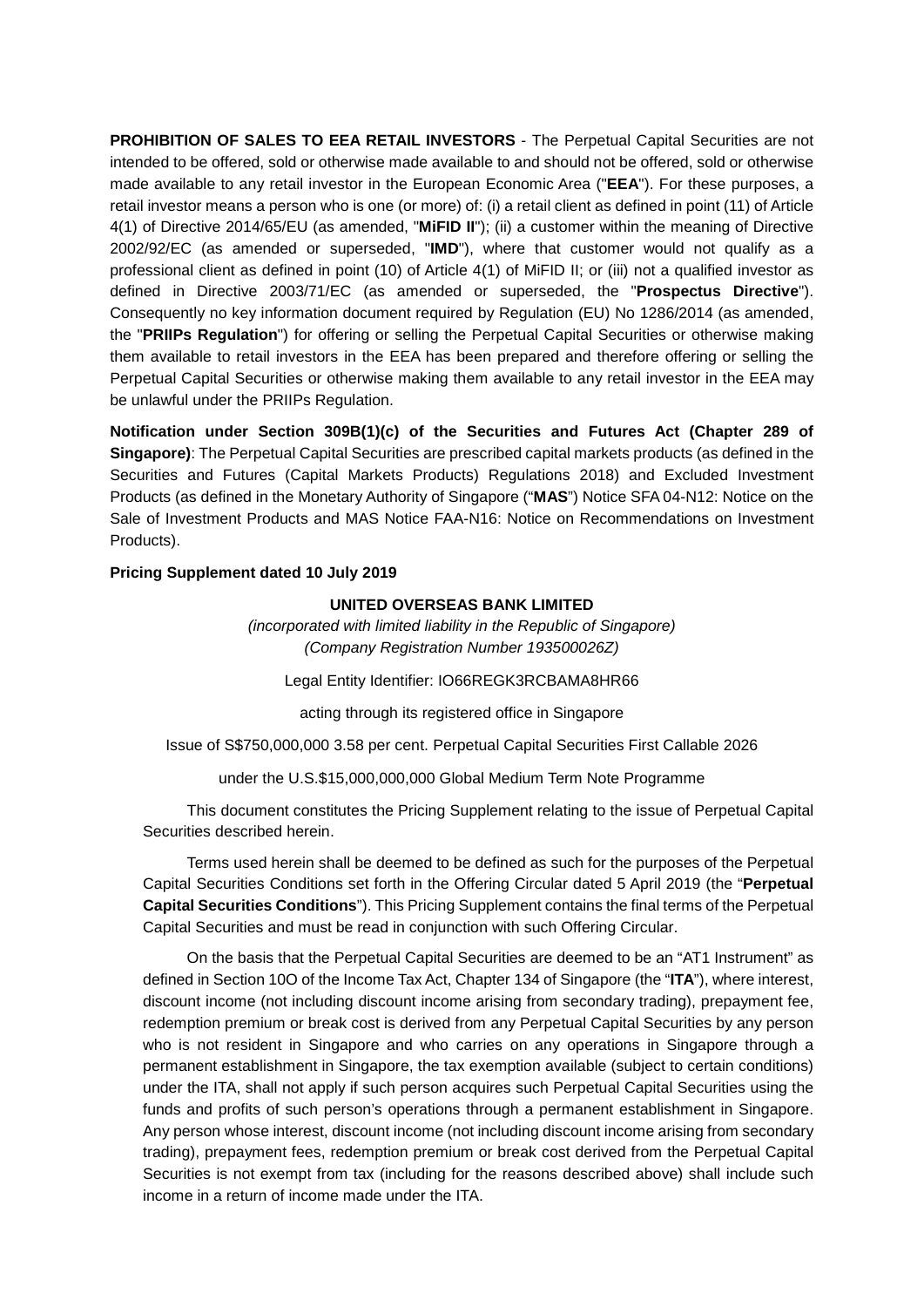| 1                                                    | (i)  | Issuer:                                                                       | United Overseas Bank Limited, acting through its<br>registered office in Singapore                                                                                      |  |
|------------------------------------------------------|------|-------------------------------------------------------------------------------|-------------------------------------------------------------------------------------------------------------------------------------------------------------------------|--|
| $\overline{2}$                                       | (i)  | Series Number:                                                                | 40                                                                                                                                                                      |  |
|                                                      | (ii) | Tranche Number:                                                               | 1                                                                                                                                                                       |  |
| 3                                                    |      | <b>Specified Currency or Currencies:</b>                                      | Singapore dollars ("S\$")                                                                                                                                               |  |
| 4                                                    |      | <b>Aggregate Nominal Amount:</b>                                              |                                                                                                                                                                         |  |
|                                                      | (i)  | Series:                                                                       | S\$750,000,000                                                                                                                                                          |  |
|                                                      | (ii) | Tranche:                                                                      | S\$750,000,000                                                                                                                                                          |  |
| 5                                                    | (i)  | <b>Issue Price:</b>                                                           | 100 per cent. of the Aggregate Nominal Amount                                                                                                                           |  |
|                                                      | (ii) | Net Proceeds:                                                                 | Approximately S\$748,523,400 (inclusive of any<br>applicable Singapore goods and services tax)                                                                          |  |
| 6                                                    | (i)  | <b>Specified Denominations:</b>                                               | S\$250,000                                                                                                                                                              |  |
|                                                      | (ii) | <b>Calculation Amount</b>                                                     | S\$250,000                                                                                                                                                              |  |
| $\overline{7}$                                       | (i)  | <b>Issue Date:</b>                                                            | 17 July 2019                                                                                                                                                            |  |
|                                                      | (ii) | <b>Distribution Commencement</b><br>Date                                      | <b>Issue Date</b>                                                                                                                                                       |  |
| 8                                                    |      | Distribution                                                                  |                                                                                                                                                                         |  |
|                                                      |      | <b>Distribution Basis:</b>                                                    | From (and including):                                                                                                                                                   |  |
|                                                      |      |                                                                               | The Distribution Commencement Date to (but<br>$\bullet$<br>excluding) the First Reset Date (as defined<br>below), at the Initial Distribution Rate;                     |  |
|                                                      |      |                                                                               | The First Reset Date and each Reset Date<br>$\bullet$<br>falling thereafter to (but excluding) the<br>immediately following Reset Date, the Reset<br>Distribution Rate. |  |
|                                                      |      |                                                                               | (further particulars specified below)                                                                                                                                   |  |
|                                                      |      | <b>Distribution Stopper (Perpetual</b><br>Capital Securities Condition 5(f)): | Applicable                                                                                                                                                              |  |
| 9                                                    |      | Redemption/Payment Basis:                                                     | Redemption at par                                                                                                                                                       |  |
| 10                                                   |      | Change of Distribution or<br>Redemption/Payment Basis                         | See paragraph 8 above                                                                                                                                                   |  |
| 11                                                   |      | Call Options:                                                                 | <b>Issuer Call</b>                                                                                                                                                      |  |
|                                                      |      |                                                                               | (further particulars specified below)                                                                                                                                   |  |
| 12                                                   |      | Listing:                                                                      | SGX-ST                                                                                                                                                                  |  |
| 13                                                   |      | Method of distribution:                                                       | Syndicated                                                                                                                                                              |  |
| PROVISIONS RELATING TO DISTRIBUTION (IF ANY) PAYABLE |      |                                                                               |                                                                                                                                                                         |  |
| 14                                                   |      | <b>Fixed Rate Perpetual Capital Security</b>                                  | Applicable                                                                                                                                                              |  |

Provisions: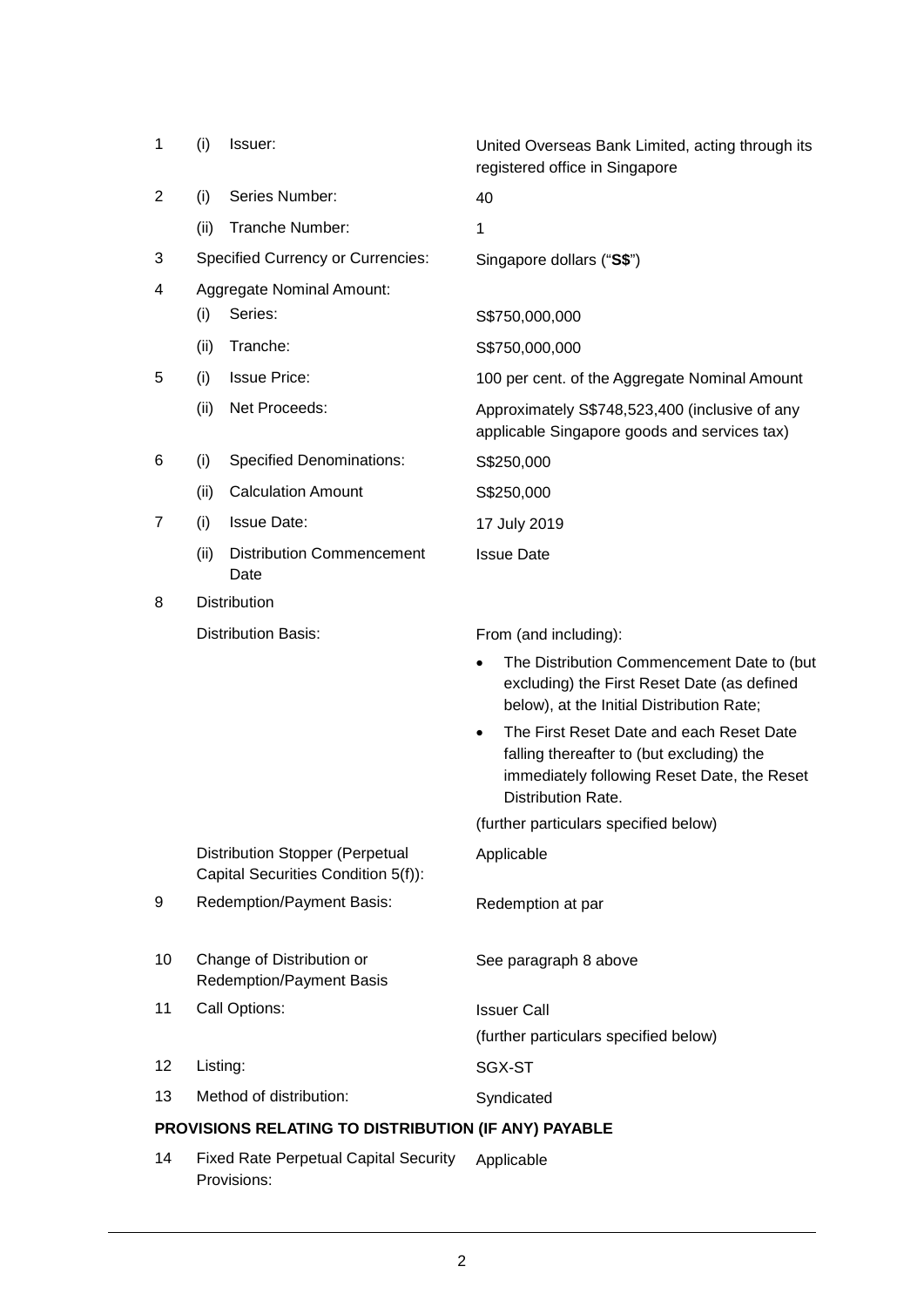(i) Rate(s) of Distribution:

|          | (a) Initial Distribution Rate:                                                                               | 3.58 per cent. per annum payable semi-annually<br>in arrear                                                                                                                                                                                                                                                                                                                                                                                                                                                                                                                                                                                                                                                                                                                  |
|----------|--------------------------------------------------------------------------------------------------------------|------------------------------------------------------------------------------------------------------------------------------------------------------------------------------------------------------------------------------------------------------------------------------------------------------------------------------------------------------------------------------------------------------------------------------------------------------------------------------------------------------------------------------------------------------------------------------------------------------------------------------------------------------------------------------------------------------------------------------------------------------------------------------|
|          | (b) Reset                                                                                                    | Applicable                                                                                                                                                                                                                                                                                                                                                                                                                                                                                                                                                                                                                                                                                                                                                                   |
|          | (A) First Reset Date:                                                                                        | 17 July 2026                                                                                                                                                                                                                                                                                                                                                                                                                                                                                                                                                                                                                                                                                                                                                                 |
|          | (B) Reset Date(s):                                                                                           | The First Reset Date and each date falling every<br>seven years after the First Reset Date, not<br>adjusted for Business Days                                                                                                                                                                                                                                                                                                                                                                                                                                                                                                                                                                                                                                                |
|          | (C) Relevant Rate:                                                                                           | 7-year SGD Swap Offer Rate, where:                                                                                                                                                                                                                                                                                                                                                                                                                                                                                                                                                                                                                                                                                                                                           |
|          |                                                                                                              | "7-year SGD Swap Offer Rate" means the rate<br>per annum (expressed as a percentage)<br>determined and notified by the Calculation Agent<br>to the Issuer equal to the rate appearing under the<br>column headed "Ask" for a maturity of seven<br>years which appears on the Bloomberg Screen<br>TPIS Page under the caption "Tullett Prebon -<br>Rates - Interest Rate Swaps - Asia Pac - SGD"<br>(or such other substitute page thereof upon<br>notification to and subsequent instruction from the<br>Issuer, or if there is no substitute page, the screen<br>page which is the generally accepted page used<br>by market participants at that time) published at<br>the close of business on the second Business Day<br>preceding the relevant Reset Distribution Date. |
|          | (D) Initial Spread:                                                                                          | 1.795%                                                                                                                                                                                                                                                                                                                                                                                                                                                                                                                                                                                                                                                                                                                                                                       |
| (ii)     | <b>Distribution Period:</b>                                                                                  | Each period from and including the Distribution<br>Payment Date to (but excluding) the subsequent<br>Distribution Payment Date, except that the first<br>Distribution Period will commence on (and<br>include) the Issue Date                                                                                                                                                                                                                                                                                                                                                                                                                                                                                                                                                |
| (iii)    | Distribution Payment Date(s):                                                                                | 17 January and 17 July in each year commencing<br>on the Distribution Payment Date falling on 17<br>January 2020                                                                                                                                                                                                                                                                                                                                                                                                                                                                                                                                                                                                                                                             |
| (iv)     | <b>Fixed Distribution Amount:</b>                                                                            | Not Applicable                                                                                                                                                                                                                                                                                                                                                                                                                                                                                                                                                                                                                                                                                                                                                               |
| $(\vee)$ | Broken Amount(s):                                                                                            | Not Applicable                                                                                                                                                                                                                                                                                                                                                                                                                                                                                                                                                                                                                                                                                                                                                               |
| (vi)     | Day Count Fraction:                                                                                          | Actual/365 (fixed)                                                                                                                                                                                                                                                                                                                                                                                                                                                                                                                                                                                                                                                                                                                                                           |
|          | (vii) Determination Dates:                                                                                   | The determination of the Reset Distribution Rate<br>shall be calculated on the second Business Day<br>prior to such Reset Date in accordance with<br>Condition 4(f)                                                                                                                                                                                                                                                                                                                                                                                                                                                                                                                                                                                                          |
|          | (viii) Other terms relating to the<br>method of calculating Distribution<br>for Fixed Rate Perpetual Capital | Not Applicable                                                                                                                                                                                                                                                                                                                                                                                                                                                                                                                                                                                                                                                                                                                                                               |

Securities: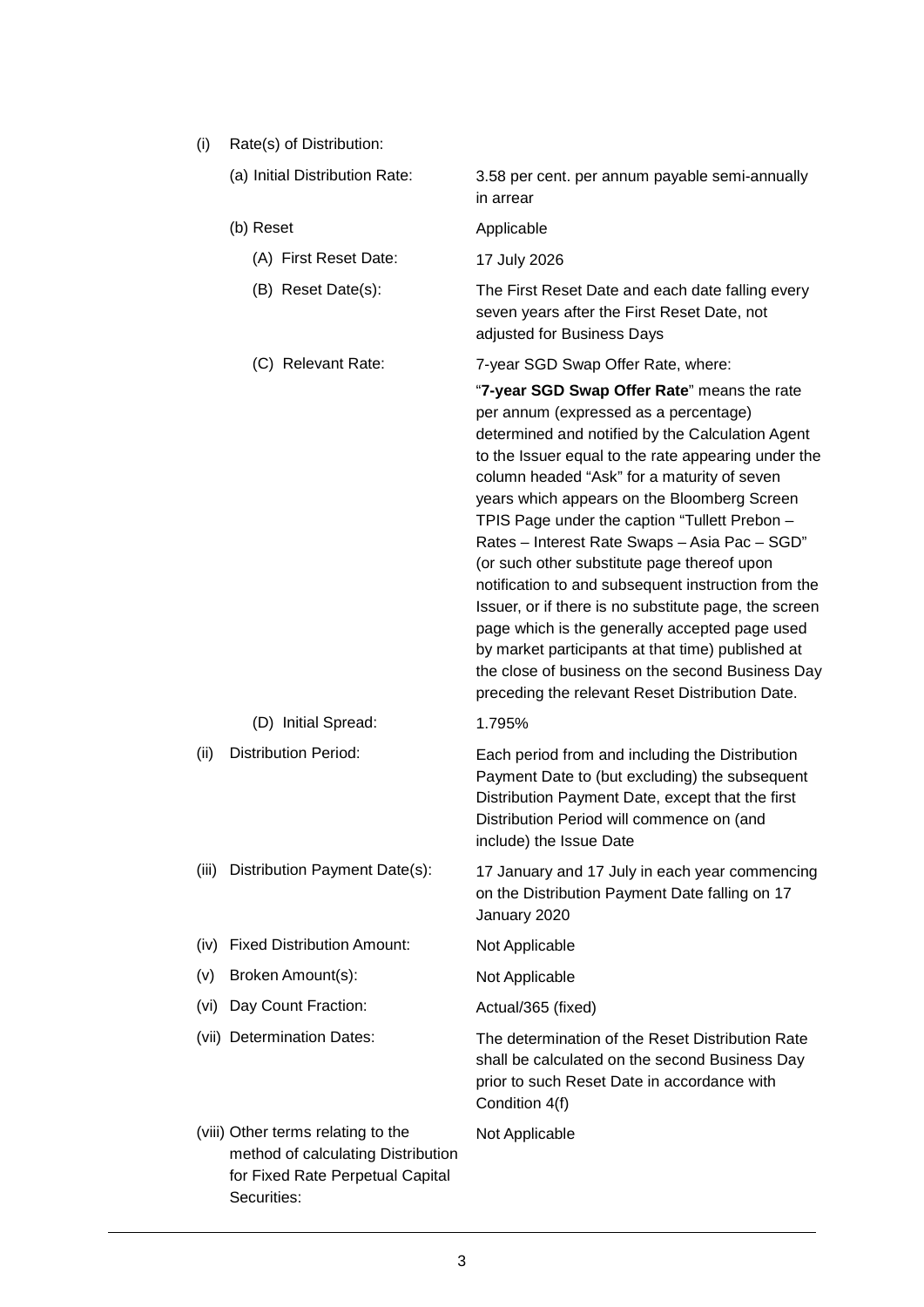| 15 | <b>Floating Rate Perpetual Capital</b> | Not Applicable |
|----|----------------------------------------|----------------|
|    | Securities Provisions:                 |                |

#### **PROVISIONS RELATING TO REDEMPTION**

| (i)<br>(ii) | Optional Redemption Date(s):<br><b>Optional Redemption Amount(s)</b><br>of each Perpetual Capital | The First Reset Date and each Distribution<br>Payment Date thereafter<br>S\$250,000 per Calculation Amount                                                                                                                                                                                                                                                                                                                                                                                                                                     |
|-------------|---------------------------------------------------------------------------------------------------|------------------------------------------------------------------------------------------------------------------------------------------------------------------------------------------------------------------------------------------------------------------------------------------------------------------------------------------------------------------------------------------------------------------------------------------------------------------------------------------------------------------------------------------------|
|             |                                                                                                   |                                                                                                                                                                                                                                                                                                                                                                                                                                                                                                                                                |
|             | Security and method, if any, of<br>calculation of such amount(s):                                 |                                                                                                                                                                                                                                                                                                                                                                                                                                                                                                                                                |
| (iii)       | If redeemable in part:                                                                            |                                                                                                                                                                                                                                                                                                                                                                                                                                                                                                                                                |
|             | Minimum Redemption<br>Amount:                                                                     | Not Applicable                                                                                                                                                                                                                                                                                                                                                                                                                                                                                                                                 |
|             | Maximum Redemption<br>$\bullet$<br>Amount:                                                        | Not Applicable                                                                                                                                                                                                                                                                                                                                                                                                                                                                                                                                 |
|             |                                                                                                   | In accordance with Condition 6(d), not less than<br>15 days' irrevocable notice to Securityholders and<br>the Trustee                                                                                                                                                                                                                                                                                                                                                                                                                          |
|             |                                                                                                   | Applicable                                                                                                                                                                                                                                                                                                                                                                                                                                                                                                                                     |
|             |                                                                                                   | S\$250,000 per Calculation Amount                                                                                                                                                                                                                                                                                                                                                                                                                                                                                                              |
|             |                                                                                                   |                                                                                                                                                                                                                                                                                                                                                                                                                                                                                                                                                |
|             |                                                                                                   | S\$250,000 per Calculation Amount                                                                                                                                                                                                                                                                                                                                                                                                                                                                                                              |
|             |                                                                                                   | (iv) Notice period:<br>Variation instead of Redemption<br>(Perpetual Capital Securities<br>Condition 6(f)):<br>Final Redemption Amount of each<br>Perpetual Capital Security:<br><b>Early Redemption Amount</b><br>Early Redemption Amount(s) per<br>Calculation Amount payable on<br>redemption for taxation reasons due<br>to a Tax Law change/Change of<br>Qualification Event and/or the method<br>of calculating the same (if required or<br>if different from that set out in the<br><b>Perpetual Capital Securities</b><br>Conditions): |

## **PROVISIONS RELATING TO LOSS ABSORPTION**

20 Loss Absorption Measure: Write Down on a Loss Absorption Event (Perpetual Capital Securities Condition 7(a)) Applicable

## **GENERAL PROVISIONS APPLICABLE TO THE PERPETUAL CAPITAL SECURITIES**

21 Form of Perpetual Capital Securities: Registered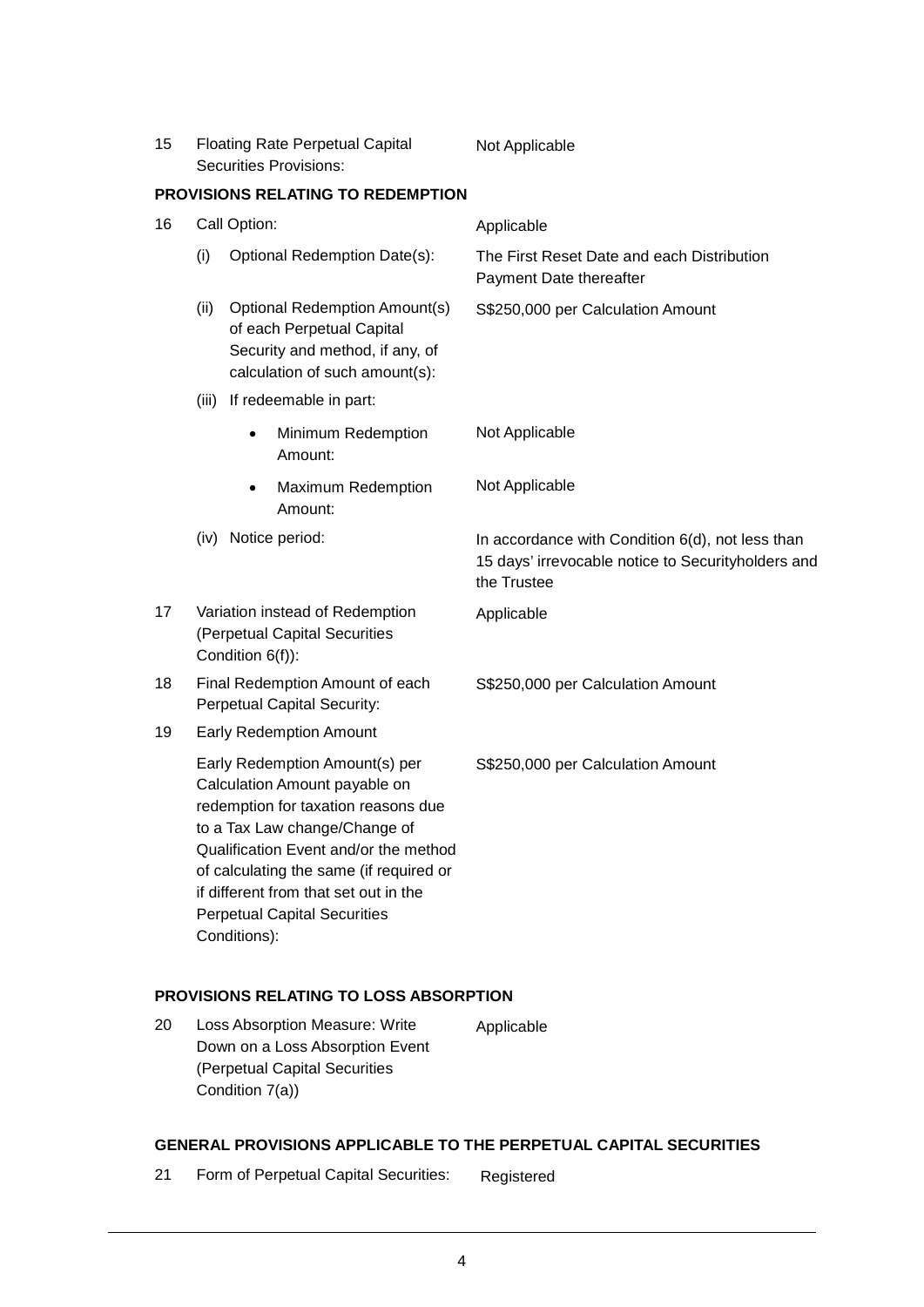| 22 | Financial Centre(s) or other special<br>provisions relating to Payment Dates: |                                                                                                                                                                                                                                 | Singapore                                                                                                                                                                                                                                                                                                      |
|----|-------------------------------------------------------------------------------|---------------------------------------------------------------------------------------------------------------------------------------------------------------------------------------------------------------------------------|----------------------------------------------------------------------------------------------------------------------------------------------------------------------------------------------------------------------------------------------------------------------------------------------------------------|
| 23 | Other terms or special conditions:                                            |                                                                                                                                                                                                                                 | Not Applicable                                                                                                                                                                                                                                                                                                 |
|    |                                                                               | <b>DISTRIBUTION</b>                                                                                                                                                                                                             |                                                                                                                                                                                                                                                                                                                |
| 24 | (i)                                                                           | If syndicated, names of<br>Managers:                                                                                                                                                                                            | Australia and New Zealand Banking Group<br>Limited                                                                                                                                                                                                                                                             |
|    |                                                                               |                                                                                                                                                                                                                                 | Standard Chartered Bank (Singapore) Limited<br>The Hongkong and Shanghai Banking<br>Corporation Limited, Singapore Branch<br><b>UBS AG Singapore Branch</b>                                                                                                                                                    |
|    |                                                                               |                                                                                                                                                                                                                                 | <b>United Overseas Bank Limited</b>                                                                                                                                                                                                                                                                            |
|    | (ii)                                                                          | Stabilising Manager (if any):                                                                                                                                                                                                   | The Hongkong and Shanghai Banking<br>Corporation Limited, Singapore Branch                                                                                                                                                                                                                                     |
| 25 |                                                                               | If non-syndicated, name of Dealer:                                                                                                                                                                                              | Not Applicable                                                                                                                                                                                                                                                                                                 |
| 26 |                                                                               | U.S. Selling Restrictions:                                                                                                                                                                                                      | Reg. S Compliance Category 2; TEFRA not<br>applicable                                                                                                                                                                                                                                                          |
| 27 |                                                                               | Additional selling restrictions:                                                                                                                                                                                                | Singapore:<br>The Perpetual Capital Securities shall not be<br>offered or sold, or be made the subject of an<br>invitation for subscription or purchase, to the<br>Issuer or any of its banking group entities or<br>associates (each as defined in MAS Notice 637),<br>unless with the prior approval of MAS. |
|    |                                                                               | <b>OPERATIONAL INFORMATION</b>                                                                                                                                                                                                  |                                                                                                                                                                                                                                                                                                                |
| 28 |                                                                               | <b>ISIN Code:</b>                                                                                                                                                                                                               | SGXF48097749                                                                                                                                                                                                                                                                                                   |
| 29 |                                                                               | Common Code:                                                                                                                                                                                                                    | 203075766                                                                                                                                                                                                                                                                                                      |
| 30 | CUSIP:                                                                        |                                                                                                                                                                                                                                 | Not Applicable                                                                                                                                                                                                                                                                                                 |
| 31 | CINS:                                                                         |                                                                                                                                                                                                                                 | Not Applicable                                                                                                                                                                                                                                                                                                 |
| 32 |                                                                               | <b>CMU Instrument Number:</b>                                                                                                                                                                                                   | Not Applicable                                                                                                                                                                                                                                                                                                 |
| 33 |                                                                               | Any clearing system(s) other than The<br>Central Depository (Pte) Limited, The<br>Central Moneymarkets Unit Service,<br>Euroclear Bank SA/NV and<br>Clearstream Banking S.A., DTC and<br>the relevant identification number(s): | Not Applicable                                                                                                                                                                                                                                                                                                 |
| 34 |                                                                               | Delivery:                                                                                                                                                                                                                       | Delivery against payment                                                                                                                                                                                                                                                                                       |

- 35 Additional Paying Agent(s) (if any): Not Applicable
- 

# **GENERAL**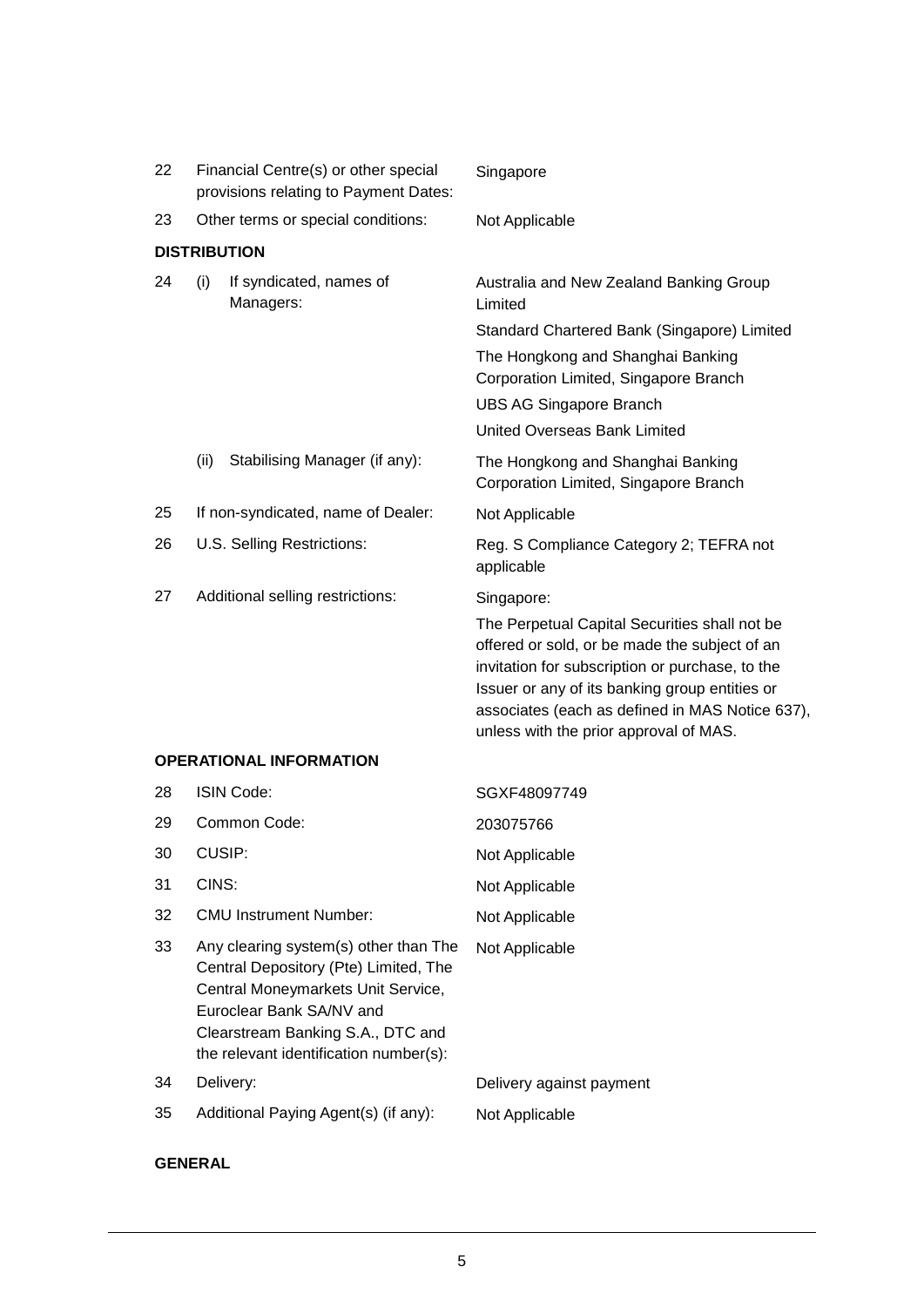| 36 | Prohibition of Sales to EEA Retail<br>Investors: | Applicable                                              |
|----|--------------------------------------------------|---------------------------------------------------------|
| 37 | Governing Law:                                   | Singapore Law                                           |
| 38 | Applicable governing document:                   | Singapore Supplemental Trust Deed dated 5 April<br>2019 |

## **PURPOSE OF PRICING SUPPLEMENT**

This Pricing Supplement comprises the final terms required for issue and admission to trading on the Singapore Exchange Securities Trading Limited of the Perpetual Capital Securities described herein pursuant to the U.S.\$15,000,000,000 Global Medium Term Note Programme of United Overseas Bank Limited.

## **INVESTMENT CONSIDERATIONS**

There are significant risks associated with the Perpetual Capital Securities. Prospective investors should have regard to the factors described under the section headed "Investment Considerations" in the Offering Circular before purchasing any Perpetual Capital Securities. Before entering into any transaction, prospective investors should ensure that they fully understand the potential risks and rewards of that transaction and independently determine that the transaction is appropriate given their objectives, experience, financial and operational resources and other relevant circumstances. Prospective investors should consider consulting with such advisers as they deem necessary to assist them in making these determinations.

#### **RESPONSIBILITY**

The Issuer accepts responsibility for the information contained in this Pricing Supplement.